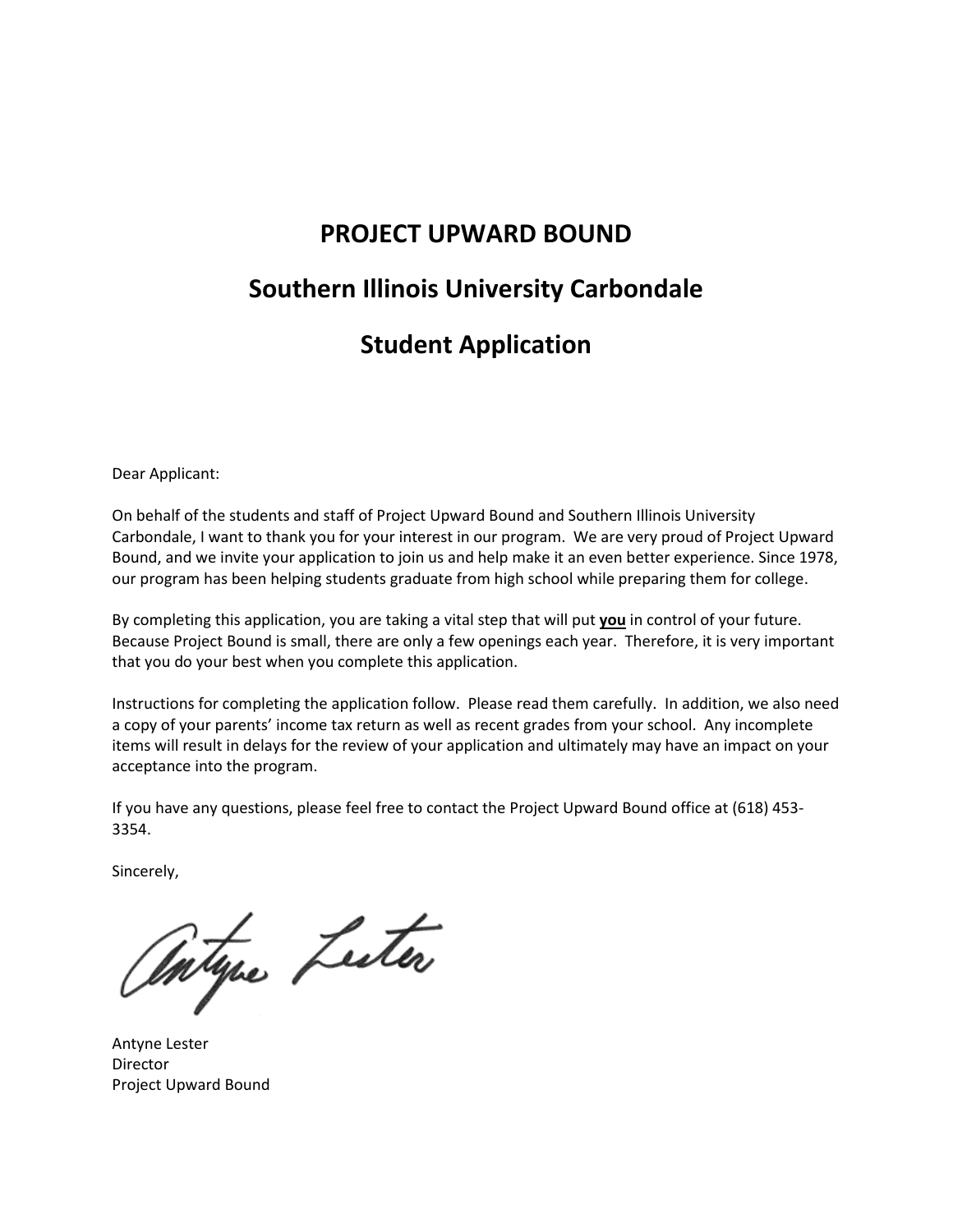# STUDENT ADMISSIONS GUIDE

- $\triangleright$  First, please read the Project Upward Bound brochure or talk with either your school counselor or the Project Upward Bound Director or Field Representative. Make certain you understand what the program is and that you really want to become a part of Project Upward Bound.
- THEN, please **READ** the **ENTIRE** application **BEFORE** answering any questions.
- Please use **INK** and **PRINT** all information (except signatures, of course). Please print *neatly*.
- Answer each question **THOROUGHLY** and **CAREFULLY**.**DO YOUR BEST!**
- Make certain that **YOUR PARENT(S)** complete and sign the Student Medical Information sheet on page 2 and the Family Financial Information form on Page 3.
- Make certain that **YOU** and **YOUR PARENT(S)/GUARDIAN(S)** sign the Student Contract *and*  the School Records Release form on the last page.
- As soon as **you** and **your parent(s)/guardian(s)** have completed the application, turn it in to your high school counselor and obtain the following three (3) evaluation forms from him/her: *Counselor Evaluation; Math or Science Teacher Evaluation; and English Teacher Evaluation.* There is also one *General Evaluation* form which you may give to any adult *(not a relative)* who knows you well. Be sure to give all forms to the correct people. *NOTE: Your school counselor will not give you any evaluation forms until after you turn in your application.*
- $\triangleright$  When all your forms have been received by Project Upward Bound, we will contact you to arrange for an interview.
- Please make sure **YOU** and **YOUR PARENTS** have signed the application in all the appropriate places.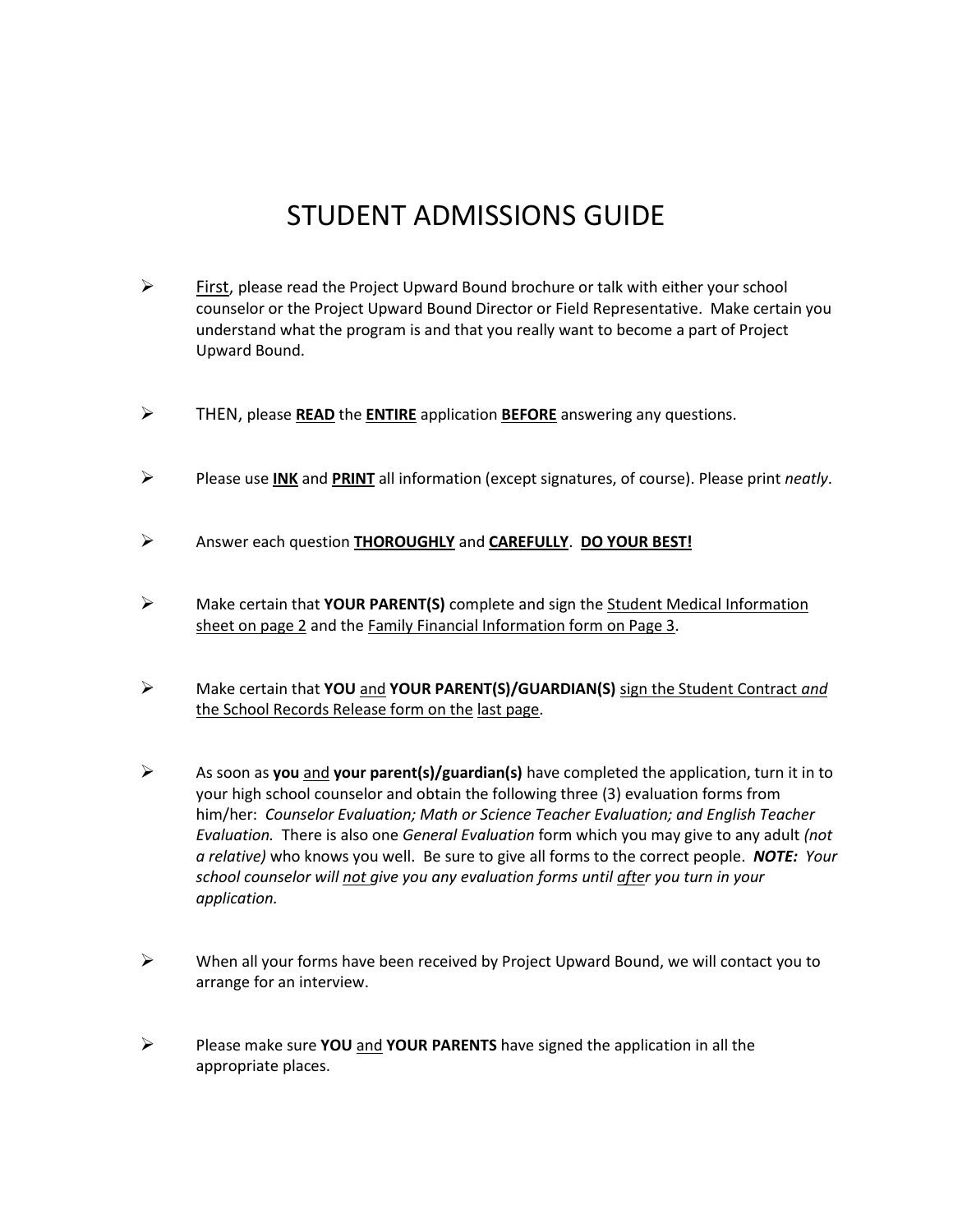|                                                                                                                        |                                  |                                                                  |          |                                                      |                        |                 |  | <b>PROJECT UPWARD BOUND STUDENT APPLICATION</b> |                                                                                                                          |
|------------------------------------------------------------------------------------------------------------------------|----------------------------------|------------------------------------------------------------------|----------|------------------------------------------------------|------------------------|-----------------|--|-------------------------------------------------|--------------------------------------------------------------------------------------------------------------------------|
| NOTE: This form needs to be filled out completely to ensure your application will be processed as quickly as possible. |                                  |                                                                  |          |                                                      |                        |                 |  |                                                 |                                                                                                                          |
| <b>Student Name:</b>                                                                                                   |                                  |                                                                  |          |                                                      |                        |                 |  | Social Security #:                              |                                                                                                                          |
|                                                                                                                        | (Last)                           |                                                                  | (First)  |                                                      | (Middle)               |                 |  |                                                 |                                                                                                                          |
|                                                                                                                        |                                  |                                                                  |          |                                                      |                        |                 |  |                                                 |                                                                                                                          |
| Address:                                                                                                               |                                  |                                                                  |          |                                                      |                        |                 |  | Home Telephone #:                               | $($ ) –                                                                                                                  |
|                                                                                                                        | (Number)                         | (Street)                                                         |          |                                                      | (Apt/Box#)             |                 |  |                                                 |                                                                                                                          |
|                                                                                                                        |                                  |                                                                  |          |                                                      |                        |                 |  | Today's Date:                                   |                                                                                                                          |
|                                                                                                                        | (City)                           |                                                                  | (State)  |                                                      | (Zip Code)             |                 |  |                                                 |                                                                                                                          |
|                                                                                                                        |                                  |                                                                  |          |                                                      |                        |                 |  |                                                 |                                                                                                                          |
| Alternate Phone #:                                                                                                     |                                  |                                                                  |          | Student E-mail Address:                              |                        |                 |  |                                                 |                                                                                                                          |
|                                                                                                                        |                                  |                                                                  |          |                                                      |                        |                 |  |                                                 |                                                                                                                          |
| Sex                                                                                                                    |                                  | <b>Birth Date</b>                                                |          |                                                      | Current Year in School |                 |  |                                                 | Current High School                                                                                                      |
|                                                                                                                        |                                  | Month / Day / Year                                               |          |                                                      | (please indicate)      |                 |  |                                                 |                                                                                                                          |
| $\bigcirc$ Male                                                                                                        | Female                           |                                                                  | $\prime$ | $\mathbb{O}^8$                                       | $\bigcirc$ 09          | O <sup>10</sup> |  |                                                 |                                                                                                                          |
|                                                                                                                        |                                  |                                                                  |          |                                                      |                        |                 |  |                                                 |                                                                                                                          |
|                                                                                                                        |                                  |                                                                  |          |                                                      |                        |                 |  |                                                 |                                                                                                                          |
| With whom do you live? [please check all that apply and give their name(s)].                                           |                                  |                                                                  |          |                                                      |                        |                 |  |                                                 |                                                                                                                          |
|                                                                                                                        |                                  |                                                                  |          |                                                      |                        |                 |  |                                                 |                                                                                                                          |
|                                                                                                                        | O Natural Mother                 |                                                                  | Name     | Type text here                                       |                        |                 |  |                                                 |                                                                                                                          |
|                                                                                                                        | O Natural Father                 |                                                                  | Name     |                                                      |                        |                 |  |                                                 |                                                                                                                          |
|                                                                                                                        | O Stepmother                     |                                                                  | Name     |                                                      |                        |                 |  |                                                 |                                                                                                                          |
|                                                                                                                        | O Stepfather<br>Name             |                                                                  |          |                                                      |                        |                 |  | Relation to you:                                |                                                                                                                          |
|                                                                                                                        | O Female Guardian                |                                                                  | Name     |                                                      |                        |                 |  | Relation to you:                                |                                                                                                                          |
|                                                                                                                        | O Male Guardian                  |                                                                  | Name     |                                                      |                        |                 |  | Relation to you:                                |                                                                                                                          |
|                                                                                                                        | O Other                          |                                                                  | Name     |                                                      |                        |                 |  |                                                 |                                                                                                                          |
|                                                                                                                        |                                  |                                                                  |          |                                                      |                        |                 |  |                                                 |                                                                                                                          |
| What is your ethnic group? (optional - this is used for federal reports)                                               |                                  |                                                                  |          |                                                      |                        |                 |  |                                                 |                                                                                                                          |
|                                                                                                                        | <b>Black</b>                     |                                                                  |          | American Indian/Alaskan Native                       |                        |                 |  | Caucasian                                       |                                                                                                                          |
|                                                                                                                        | Hispanic                         |                                                                  |          | Asian/Pacific Islander                               |                        |                 |  | Other                                           |                                                                                                                          |
|                                                                                                                        |                                  |                                                                  |          |                                                      |                        |                 |  |                                                 |                                                                                                                          |
| Has either parent/guardian completed a Bachelor's Degree?                                                              |                                  |                                                                  |          |                                                      | Yes                    |                 |  |                                                 |                                                                                                                          |
| Are you apart of another TRIO Program?                                                                                 |                                  |                                                                  |          |                                                      |                        |                 |  | If Yes, which one                               |                                                                                                                          |
| <b>Eligibility Requirements</b>                                                                                        |                                  |                                                                  |          |                                                      |                        |                 |  |                                                 |                                                                                                                          |
|                                                                                                                        | Applicant is (please check one): |                                                                  |          |                                                      |                        |                 |  |                                                 |                                                                                                                          |
|                                                                                                                        |                                  |                                                                  |          |                                                      |                        |                 |  |                                                 |                                                                                                                          |
| A citizen or national of the United States<br>A permanent resident of the United States                                |                                  |                                                                  |          |                                                      |                        |                 |  |                                                 |                                                                                                                          |
| In the United States for other than a temporary purpose (attach a copy of evidence from the Immigration &              |                                  |                                                                  |          |                                                      |                        |                 |  |                                                 |                                                                                                                          |
|                                                                                                                        |                                  | Naturalization Service of intent to become a permanent resident) |          |                                                      |                        |                 |  |                                                 |                                                                                                                          |
|                                                                                                                        |                                  |                                                                  |          |                                                      |                        |                 |  |                                                 |                                                                                                                          |
|                                                                                                                        |                                  |                                                                  |          |                                                      |                        |                 |  |                                                 |                                                                                                                          |
|                                                                                                                        |                                  |                                                                  |          |                                                      |                        |                 |  |                                                 | Parent(s) or Guardian(s) Declaration: I/We declare that the information provided in this application is true to the best |
|                                                                                                                        |                                  |                                                                  |          |                                                      | of our knowledge.      |                 |  |                                                 |                                                                                                                          |
|                                                                                                                        |                                  |                                                                  |          | (YOU MUST SIGN BELOW EVEN IF ABOVE SECTION IS BLANK) |                        |                 |  |                                                 |                                                                                                                          |
|                                                                                                                        |                                  |                                                                  |          |                                                      |                        |                 |  |                                                 |                                                                                                                          |

(Signature of Mother, Stepmother, or Guardian) (Signature of Father/Stepfather/Guardian)

(Date) Date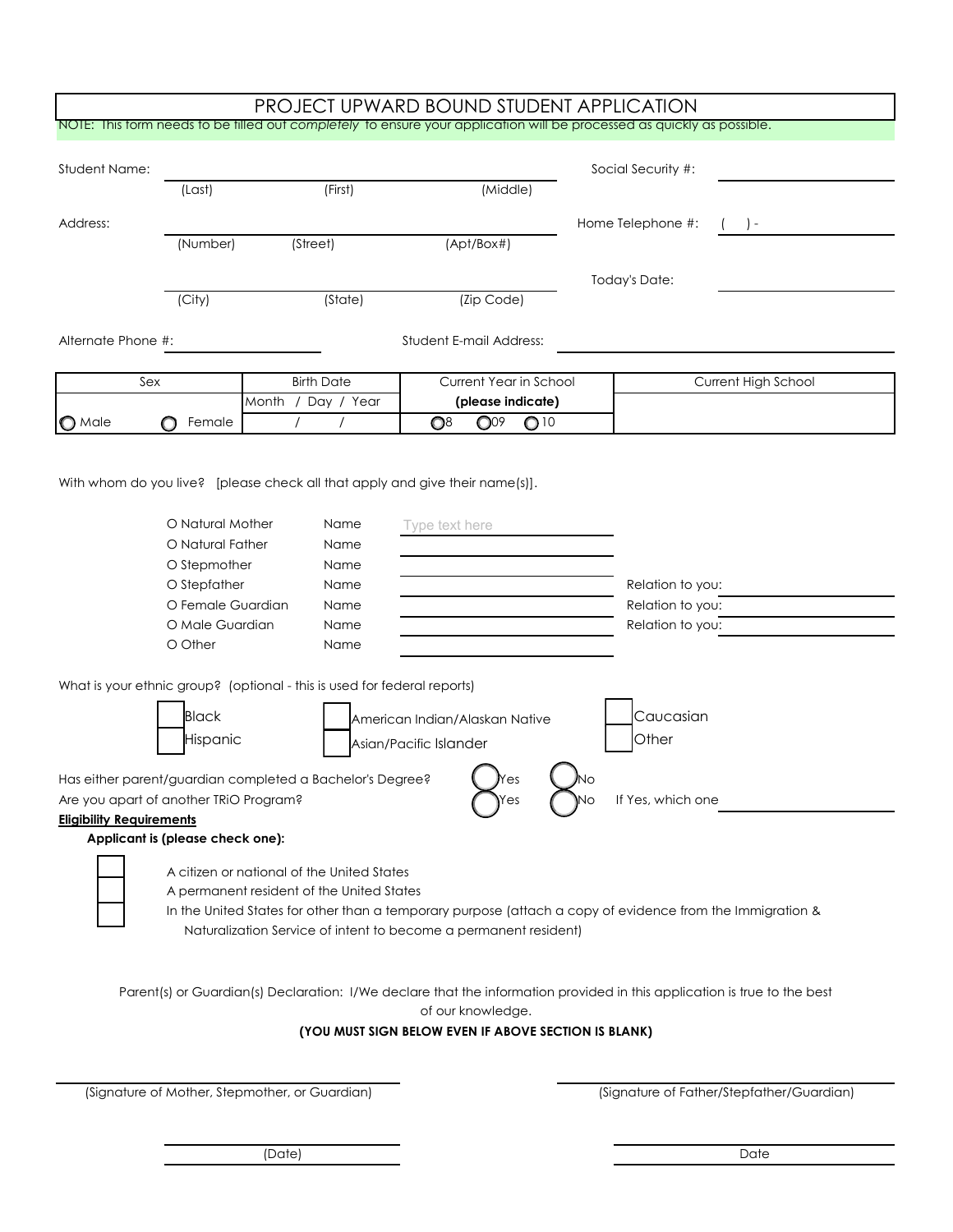## PROJECT UPWARD BOUND PARTICIPANT ACTIVITY AND MEDICAL RELEASE

(To be completed by the parent[s] or legal guardian[s] of the student applicant.)

(The following information is necessary to provide appropriate medical services, if required.)

|                    | Name (Last, First, Middle):                                                        |                                                                                                          |                             |                    | $SS#$ :                          |  |                                              |  |
|--------------------|------------------------------------------------------------------------------------|----------------------------------------------------------------------------------------------------------|-----------------------------|--------------------|----------------------------------|--|----------------------------------------------|--|
| Student            | Date of Birth:                                                                     |                                                                                                          |                             |                    | Gender (circle one)              |  | Male Female                                  |  |
| Information        | Address:                                                                           |                                                                                                          |                             |                    |                                  |  |                                              |  |
|                    |                                                                                    |                                                                                                          |                             |                    | Phone #:                         |  |                                              |  |
|                    | (Street)                                                                           | City                                                                                                     | State                       | Zip                |                                  |  |                                              |  |
|                    |                                                                                    | Please check any of the following medical conditions that you currently have (or have had).              |                             |                    |                                  |  |                                              |  |
|                    |                                                                                    |                                                                                                          |                             |                    |                                  |  |                                              |  |
|                    | Allergies (see below)                                                              | Hay Fever                                                                                                |                             | Migraine headaches |                                  |  |                                              |  |
|                    | Asthma                                                                             | Headaches                                                                                                | Pneumonia                   |                    | Thyroid Problems                 |  |                                              |  |
| Personal           | <b>Bronchitis</b>                                                                  | <b>Heart Disease</b>                                                                                     | Rheumatic Fever             |                    | <b>Ulcers</b>                    |  |                                              |  |
| Medical            | Diabetes                                                                           | Hepatitis                                                                                                | Seizures                    |                    | $\Box$ Other (list)              |  |                                              |  |
| History            | Eating Disorders                                                                   | High Blood Pressure                                                                                      | $\Box$ Severe Cramps        |                    |                                  |  |                                              |  |
|                    | <b>Emotional Problems</b>                                                          | Kidney Problems                                                                                          | $\blacksquare$ Tuberculosis |                    |                                  |  |                                              |  |
|                    |                                                                                    |                                                                                                          |                             |                    |                                  |  |                                              |  |
|                    |                                                                                    | Surgery: Please list any surgeries you have had:                                                         |                             |                    |                                  |  |                                              |  |
|                    |                                                                                    | Tetanus shot: List the month and year of your last Tetanus shot:                                         |                             |                    |                                  |  |                                              |  |
|                    |                                                                                    | List any bone dislocations & any other pertinent medical information:                                    |                             |                    |                                  |  |                                              |  |
|                    |                                                                                    |                                                                                                          |                             |                    |                                  |  |                                              |  |
|                    |                                                                                    | Please check any of the following issues that you might have:                                            |                             |                    |                                  |  |                                              |  |
| Disabilities/      |                                                                                    | Vision. Is it corrected? OYes ONo                                                                        |                             |                    |                                  |  |                                              |  |
| <b>Impairments</b> | Hearing impairment<br>Speech or voice impairment<br>Learning disability (specify): |                                                                                                          |                             |                    |                                  |  |                                              |  |
|                    |                                                                                    | $\Box$ Other impairments/disabilities (specify):                                                         |                             |                    |                                  |  |                                              |  |
|                    |                                                                                    | Are you allergic to any serum, drug, or medication (Penicillin, antitoxin, etc.)?                        |                             |                    |                                  |  | $\overline{\mathsf{O}}$ No<br>$\bigcirc$ Yes |  |
| Allergies          | If "Yes," specify:                                                                 |                                                                                                          |                             |                    |                                  |  |                                              |  |
|                    | Do you have any other allergies?                                                   | Yes                                                                                                      | <b>No</b>                   | If yes, specify:   |                                  |  |                                              |  |
|                    |                                                                                    |                                                                                                          |                             |                    |                                  |  |                                              |  |
|                    |                                                                                    | Are you taking any prescribed medications or currently receiving other medical treatment?                |                             |                    |                                  |  | $OYes$ $ONo$                                 |  |
| Medications        | If yes, specify:                                                                   |                                                                                                          |                             |                    |                                  |  |                                              |  |
| <b>ICE</b>         | Mother's or Guardian's Information                                                 |                                                                                                          |                             |                    | Father or Guardian's Information |  |                                              |  |
| (In                | Name:                                                                              |                                                                                                          |                             | Name:              |                                  |  |                                              |  |
| case               | Home/Cell Telephone:                                                               |                                                                                                          |                             |                    | Home/Cell Telephone:             |  |                                              |  |
| of                 | Work Telephone:                                                                    |                                                                                                          |                             | Work Telephone:    |                                  |  |                                              |  |
| emergency)         | Place of Work:                                                                     |                                                                                                          |                             | Place of Work:     |                                  |  |                                              |  |
|                    |                                                                                    | Relative or family friend who can be reachead in the event your parent(s)/guardian(s) are not available: |                             |                    |                                  |  |                                              |  |
|                    | Name:                                                                              | Telephone:                                                                                               |                             |                    | Relation to you:                 |  |                                              |  |
| Family             | Doctor's Name:                                                                     |                                                                                                          |                             | Telephone:         |                                  |  |                                              |  |
| Physician          | Address:                                                                           |                                                                                                          |                             |                    |                                  |  |                                              |  |
| Health Ins.        |                                                                                    | Name of Insurance company or county providing medial assistance:                                         |                             |                    |                                  |  |                                              |  |
| Info.              | Policy Number                                                                      |                                                                                                          | Expiration Date (if any)    |                    |                                  |  |                                              |  |
|                    | I hereby give my permission for my child,                                          |                                                                                                          |                             |                    |                                  |  | to participate in all Upward Bound           |  |

activities, trips and events. I further give my permission for my child to receive all necessary medical attention if the need arises. Such shall be at the discretion of the medical provider on duty and/or the Upward Bound employee supervising the activity, event or trip.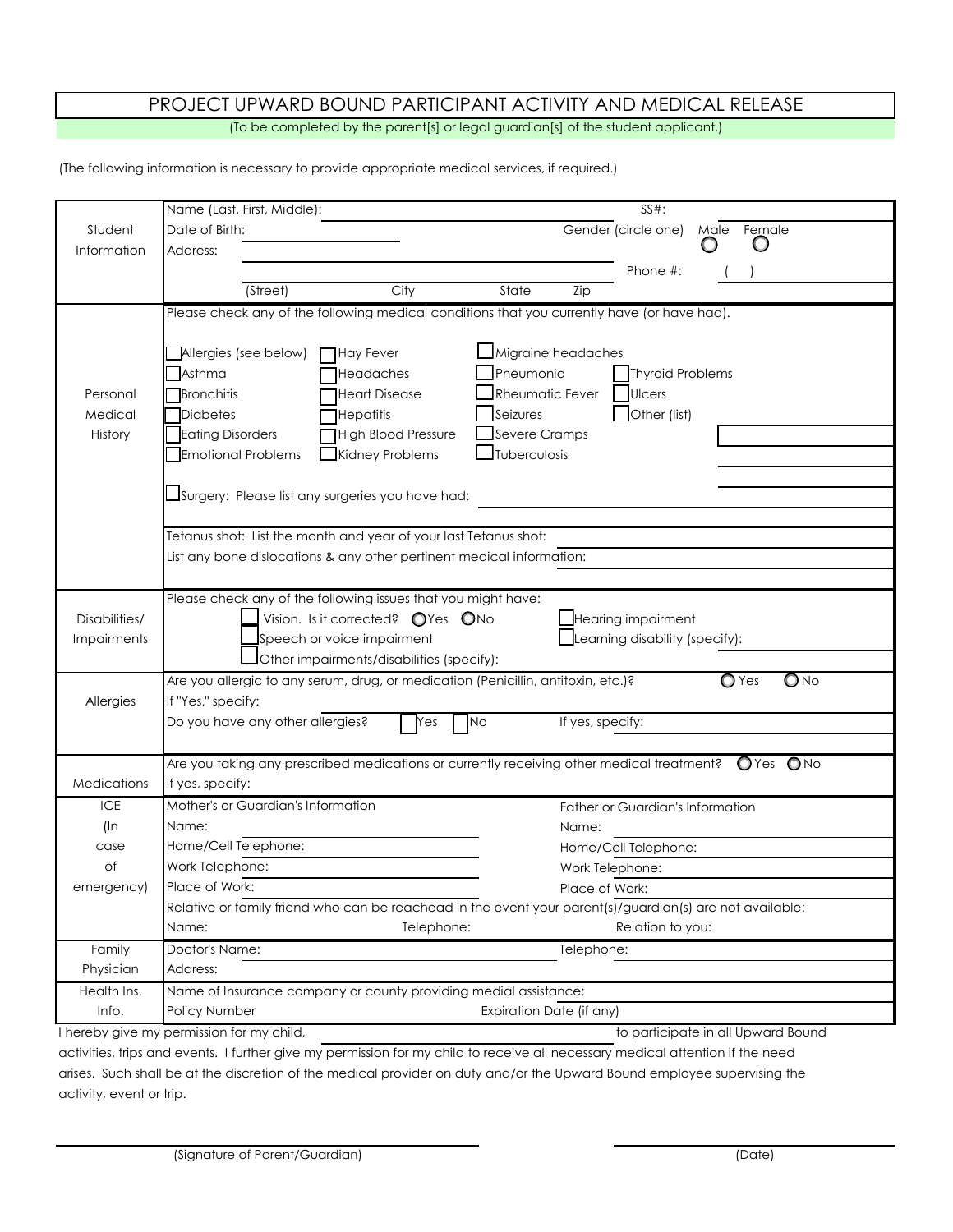#### FAMILY FINANCIAL STATEMENT

#### (To be completed by the parent[s] or legal guardian[s] of the student applicant.)

Project Upward Bound is designed for students from low-income and/or first generation collge families. The information you provide on this form is neessary to make certain that the student is eligible for the program. Of course, this information will be held in the strictest confidence. If you have any questions, pelase feel free to call the Project Upward Bound Office.

A. Please circle the appropriate pay period for **EACH** type of income: W = Weekly amount; BW = bi-weekly amount (every two weeks); M = monthly.

| Mother or Guardian |   | Income Description | Father or Guardian |                              |  |   |           |   |
|--------------------|---|--------------------|--------------------|------------------------------|--|---|-----------|---|
| \$                 | W | <b>BW</b>          | M                  | 1st Job: Salary BEFORE taxes |  | W | <b>BW</b> | M |
|                    | W | <b>BW</b>          | M                  | 2nd Job: Salary BEFORE taxes |  | W | <b>BW</b> | M |
|                    | W | <b>BW</b>          | M                  | Public Welfare Income        |  | W | <b>BW</b> | M |
|                    | W | <b>BW</b>          | M                  | A.D.C. or A.F.D.C. Income    |  | W | <b>BW</b> | M |
|                    | W | <b>BW</b>          | M                  | Social Security Income       |  | W | <b>BW</b> | M |
|                    | W | <b>BW</b>          | M                  | Pension or Retirement Income |  | W | <b>BW</b> | M |
|                    | W | <b>BW</b>          | M                  | Disability Income            |  | W | <b>BW</b> | M |
|                    | W | <b>BW</b>          | M                  | Unemployment Income          |  | W | <b>BW</b> | M |
|                    | W | <b>BW</b>          | M                  | Veterans Benefit             |  | W | <b>BW</b> | M |
|                    | W | <b>BW</b>          | M                  | Child Support                |  | W | <b>BW</b> | M |
|                    | W | <b>BW</b>          | M                  | Any OTHER Income             |  | W | <b>BW</b> | M |

**B.** Family Size (include parents, dependent chldren and other individuals you support):

**C.** The U.S. Department of Education requires that we document the family income for each student who is admitted to the

program. It is therefore requested that you **SUBMIT A COPY OF YOUR MOST RECENT TAX**

**RETURN (Form 1040 or 1040-A)** with this form. If you do not file a tax return or one is not available,

please submit a copy of other documentation such as the following examples:

- 1. W2 forms for the most recent year **(for each job held)**
- 2. Check stubs from your most recent welfare, A.D.C., or A.F.D.C. check
- 3. Check stubs from your most recent social security check, pension check, etc.

If the family receives public welfare payments, please provide the following:

Case No.: Case Worker:

Telephone Number:

PARENT(S) OR GUARDIAN(S) DECLARATION: I/We declare that the information provided on this form is true and correct to the best of my/our knowledge.

(Signature: Mother/Stepmother/Guardian)

(Signature: Father/Stepfather/Guardian)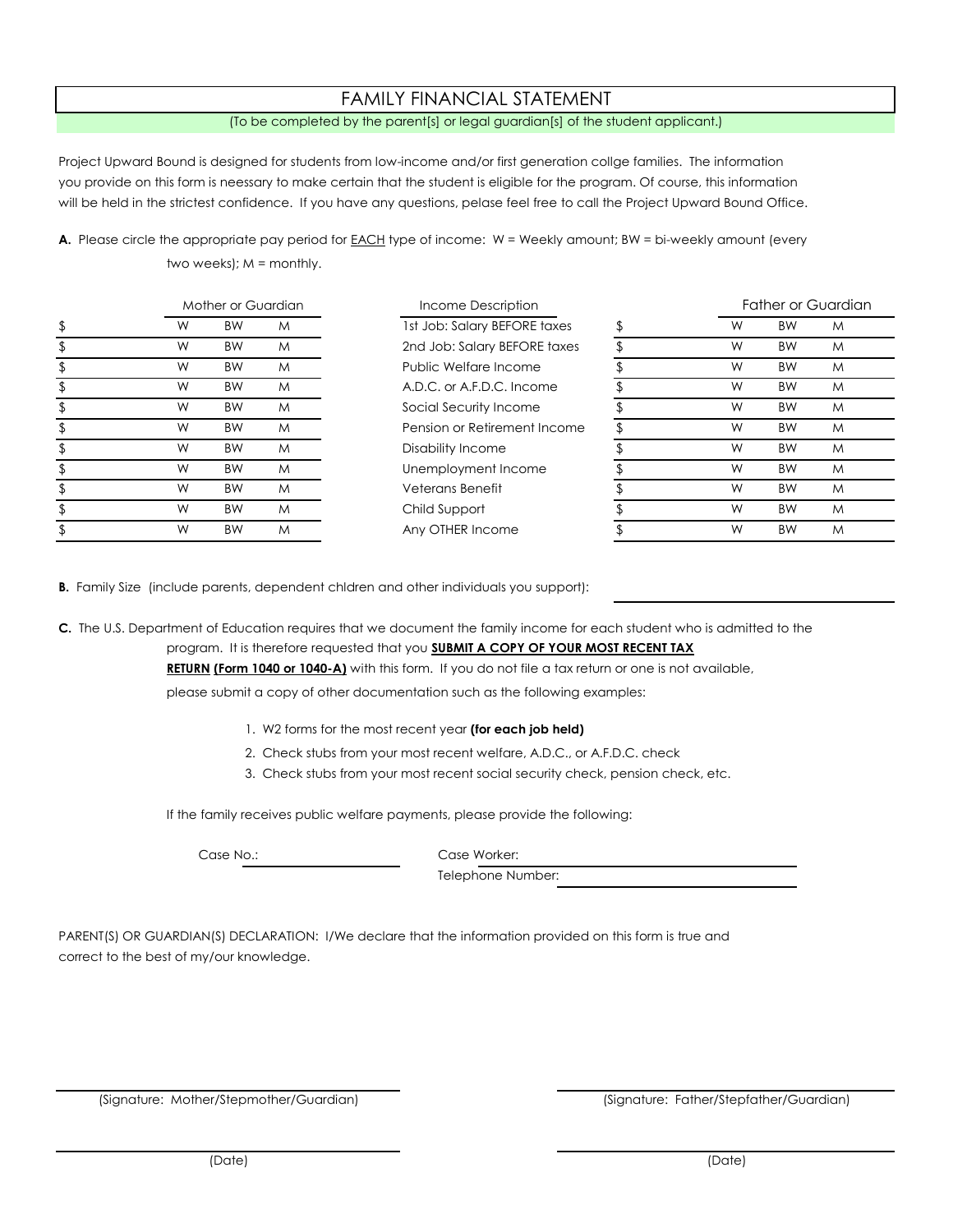### STUDENT CONTRACT OF COMMITMENT TO PROJECT UPWARD BOUND

Having read all literature pertaining to the Upward Bound program to be administered by Southern Illinois University Carbondale, and having carefully considered information made available to me through oral presentations, counseling and interviews, I understand the responsibilities involved in participation in the program.

Further, I understand that I must take part in all aspects and activities of the program both during the regular academic year and the summer since failure to do so will result in my removal from the program. I am thoroughly aware of the commitment it will demand of me. This commitment stresses my continuing participation in the program until or including the summer following my graduation from high school or my receiving my GED, the terminal period to be determined by the program administration or funding.

I agree to abide by all program rules and regulations. I also promise not to interfere with the rights of other Upward Bound students, and I pledge my respect to all program participants.

My parent(s) or guardian(s) have been made aware of the aims and goals of the Upward Bound Program and understand them. They are also aware of the importance of me keeping my commitment with the program.

I am accepting the invitation to participate in the Southern Illinois University Carbondale Upward Bound

(Student's Signature) (Parent/Guardian's Signature)

(Date) (Date)

# SCHOOL RECORDS RELEASE FORM

Program.

, hereby consent to the release of my school

(print your full legal name here)

reports (including transcripts, report cards, test scores, evaluations, and recommendations, and other information regarding my school performance) to Southern Illinois University Project Upward Bound.

, as the parent or legal guardian of the above student, do hereby consent to the release of the records as noted.

(Student Signature) (Parent/Guardian Signature)

(Student Date of Birth) (Date)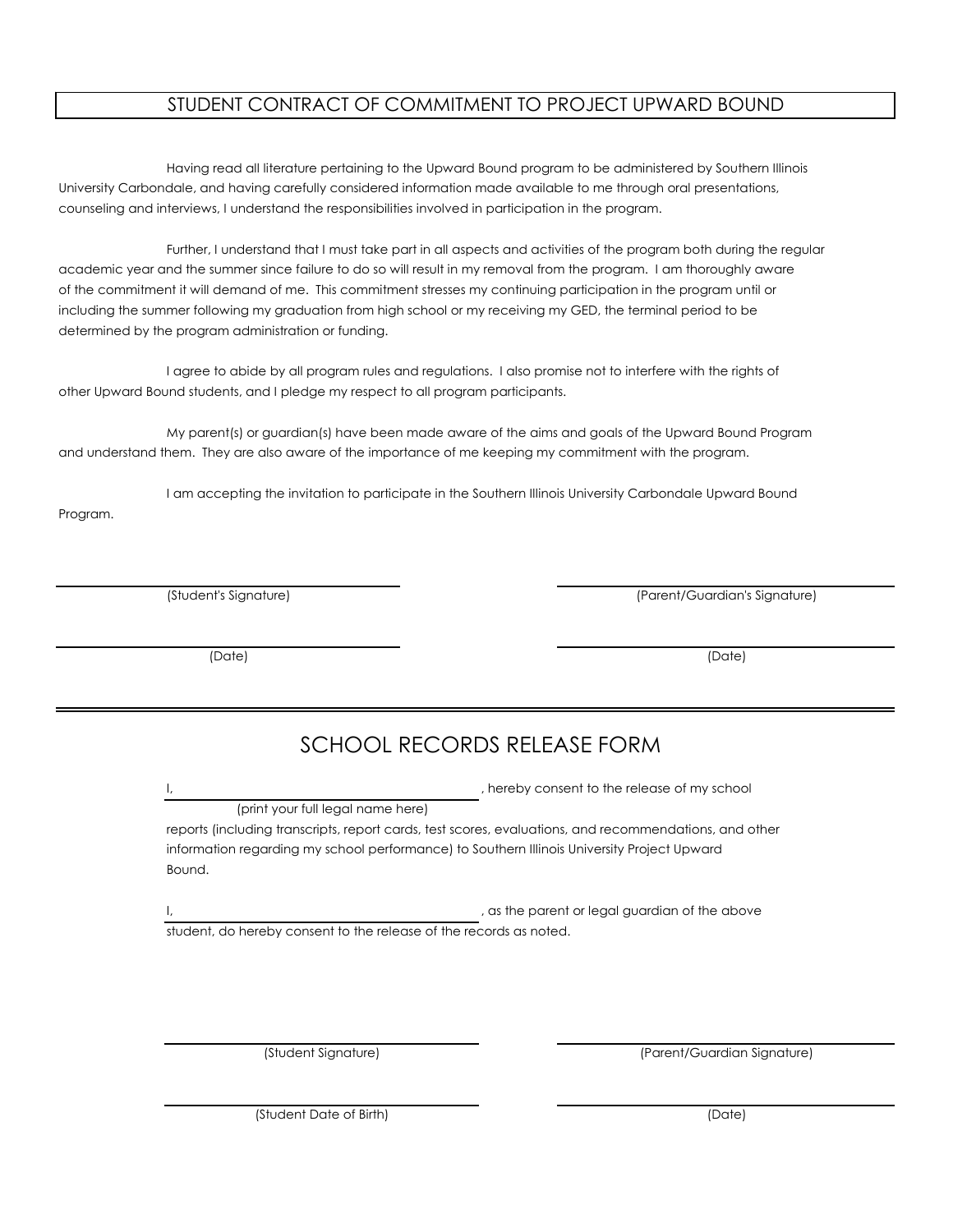### SCHOOL BUS REGULATIONS/CONTRACT

FOR

#### **PROJECT UPWARD BOUND PARTICIPANTS**

Southern Illinois University Carbondale

- 1. Driver is in charge of the pupils and the bus. 9. Pupils must observe instructions from driver when Pupils must obey driver promptly and leaving bus. respectfully.
- 2. Pupils must be on time. The bus cannot wait beyond the student responsible for the damage. its regular schedule for those who are
- 3. Pupils should never stand in roadway while waiting at the state of school, unless by proper authorization
- 4. No smoking or eating on bus at any time.
- prohibited. School officials.
- 6. Classroom conduct is to be observed by pupils 13. Girls should sit in the back of the bus and ordinary conversation. No "horseplay"
- 7. Pupils must not at any time extend arms or heads FAILURE TO FOLLOW THESE BASIC RULES
- 8. Pupils must not try to get on or off bus, or move about within the bus, while it is in motion.

- 10. Any damage to a bus by a student must be paid for by
- tardy. **11.** The driver will not discharge riders at places other than the regular bus stop near the home, or for the bus. from parent, the superintendent, or principal of the school.
- 12. Any matter not covered in the above may be handled 5. Unnecessary conversation with the driver is by the driver, owner of the buses, and/or
	- while riding in the bus, except for boys sit in the front of the bus.
	- will be permitted.  $\blacksquare$  NOTE: THESE RULES ARE NECESSARY IN ORDER TO ENSURE THE SAFETY OF STUDENTS. out of bus windows. MAY RESULT IN SUSPENSION FROM SCHOOL.

(Student's Name) (Address)

(Student's Signature) (Parent/Guardian's Signature)

(Telephone Number) (Date)

I understand these rules, and will encourage my child to abide by them. If my child misbehaves, contact me.